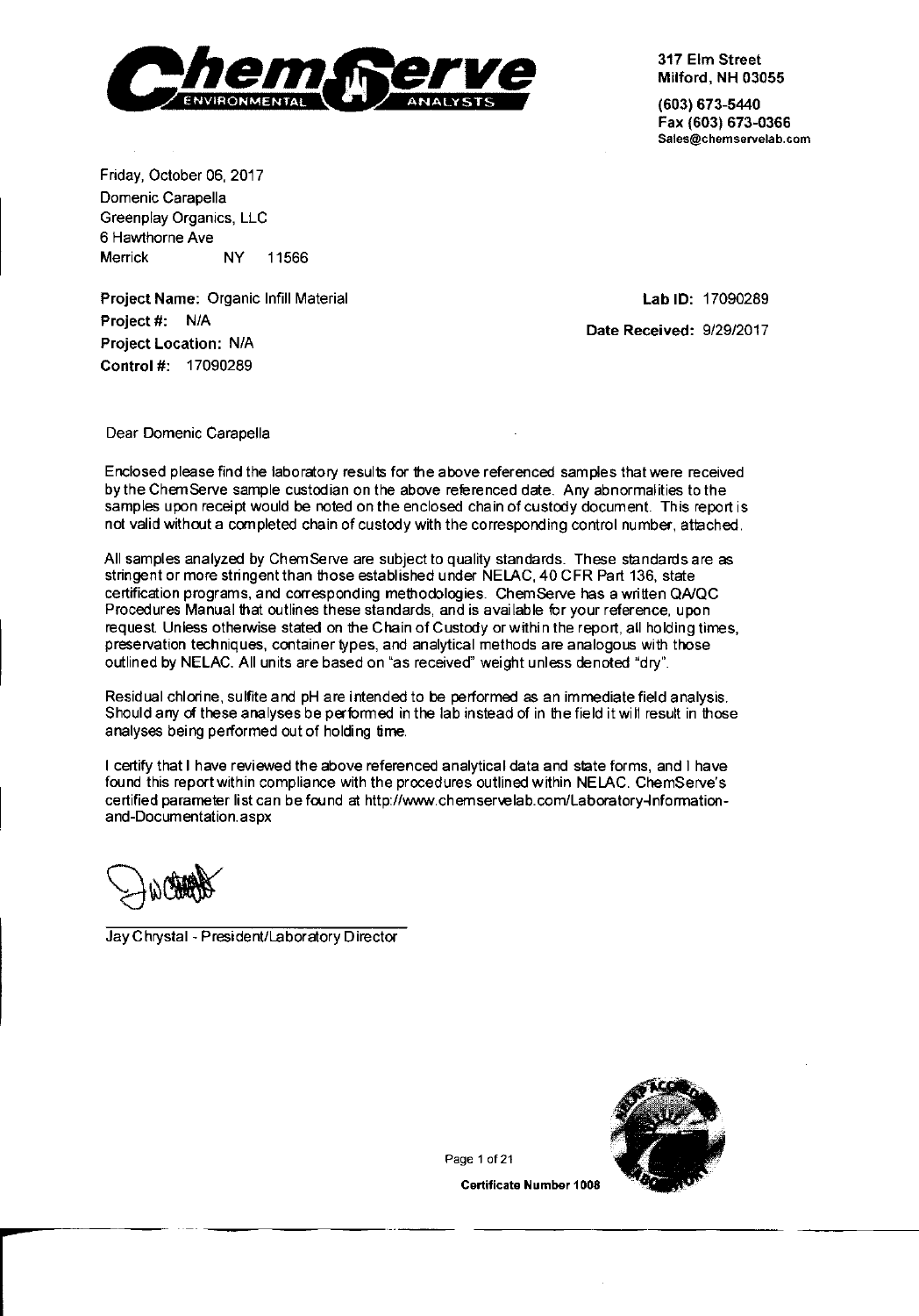

# **Laboratory Number: Date Analyzed:**

 $\frac{1}{2}$ 

## **Method Blank Number: Analyst: Analyst: Analyst: Analyst:**

|                           | <b>Method Blank</b>            | <b>Detection</b><br>Limit (ug/kg) |  |
|---------------------------|--------------------------------|-----------------------------------|--|
| Compound                  | Result (ug/kg)                 |                                   |  |
| 4,4-DDD                   | <dl< td=""><td>3.33</td></dl<> | 3.33                              |  |
| 4,4-DDE                   | <dl< td=""><td>3.33</td></dl<> | 3.33                              |  |
| 4,4-DDT                   | <dl< td=""><td>3.33</td></dl<> | 3.33                              |  |
| Aldrin                    | <dl< td=""><td>3.33</td></dl<> | 3.33                              |  |
| Alpha-BHC                 | <dl< td=""><td>3.33</td></dl<> | 3.33                              |  |
| Beta-BHC                  | <dl< td=""><td>3.33</td></dl<> | 3.33                              |  |
| Delta-BHC                 | <dl< td=""><td>3.33</td></dl<> | 3.33                              |  |
| Dieldrin                  | <dl< td=""><td>3.33</td></dl<> | 3.33                              |  |
| Endosulfan 1              | <dl< td=""><td>3.33</td></dl<> | 3.33                              |  |
| Endosulfan 2              | <dl< td=""><td>3.33</td></dl<> | 3.33                              |  |
| Endosulfan Sulfate        | <dl< td=""><td>3.33</td></dl<> | 3.33                              |  |
| <b>Endrin</b>             | <dl< td=""><td>3.33</td></dl<> | 3.33                              |  |
| <b>Endrin Aldehyde</b>    | <dl< td=""><td>3.33</td></dl<> | 3.33                              |  |
| Endrin Ketone             | <dl< td=""><td>3.33</td></dl<> | 3.33                              |  |
| Heptachlor                | <dl< td=""><td>3.33</td></dl<> | 3.33                              |  |
| <b>Heptachlor Epoxide</b> | <dl< td=""><td>3.33</td></dl<> | 3.33                              |  |
| Lindane                   | <dl< td=""><td>3.33</td></dl<> | 3.33                              |  |
| Methoxychlor              | <dl< td=""><td>13.3</td></dl<> | 13.3                              |  |
| Total Chlordane           | <dl< td=""><td>13.3</td></dl<> | 13.3                              |  |
| Toxaphene                 | <dl< td=""><td>66.6</td></dl<> | 66.6                              |  |

| <b>Surrogate Compound</b>                             | Recovery | Percent (%)      | Surrogate             |
|-------------------------------------------------------|----------|------------------|-----------------------|
|                                                       | (ug/l)   | <b>Recovered</b> | <b>Recovery Range</b> |
| 2,4,5,6-Tetrachloro-m-xylene                          |          | $0.0\%$          | 30-150%               |
| Decachlorobiphenyl                                    |          | $0.0\%$          | 30-150%               |
| <b>Expected Concentration</b><br>of Surrogate in ug/l | 1.00     |                  |                       |

Page 3 of 21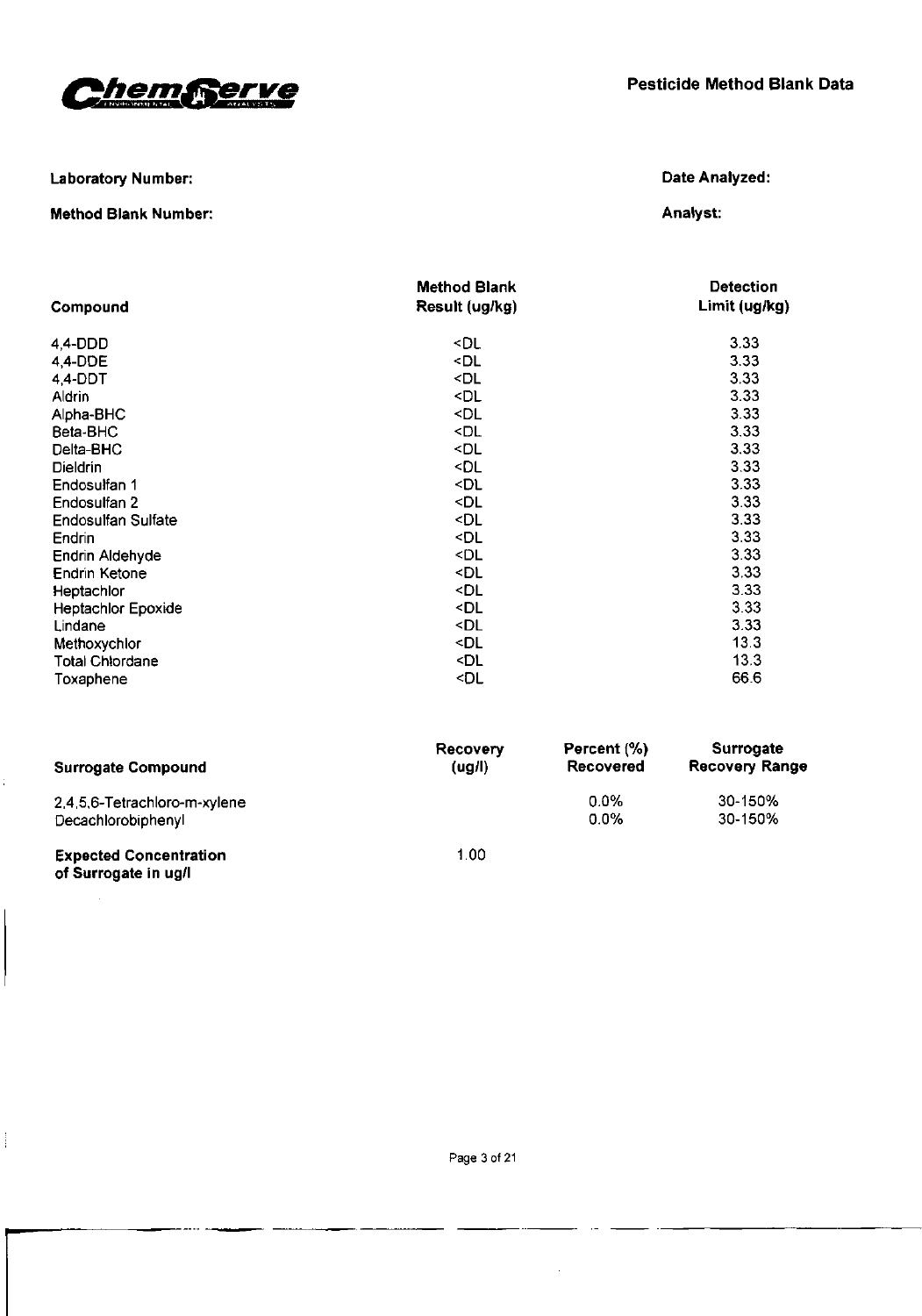

**Laboratory Number: Date Analyzed: Date Analyzed: Date Analyzed: Date Analyzed:** 

### **Method Blank Number: Analyst: Analyst: Analyst: Analyst:**

|                   | <b>Method Blank</b>            | <b>Detection</b> |  |
|-------------------|--------------------------------|------------------|--|
| Compound          | Result (ug/kg)                 | Limit (ug/kg)    |  |
| Aroclor 1016/1242 | <dl< td=""><td>66.6</td></dl<> | 66.6             |  |
| Aroclor 1221      | $-DL$                          | 66.6             |  |
| Aroclor 1232      | <dl< td=""><td>66.6</td></dl<> | 66.6             |  |
| Aroclor 1248      | <dl< td=""><td>66.6</td></dl<> | 66.6             |  |
| Aroclor 1254      | <dl< td=""><td>66.6</td></dl<> | 66.6             |  |
| Aroclor 1260      | <dl< td=""><td>66.6</td></dl<> | 66.6             |  |

| <b>Surrogate Compound</b>                             | Recovery | Percent (%) | <b>Surrogate</b>      |
|-------------------------------------------------------|----------|-------------|-----------------------|
|                                                       | (ug/l)   | Recovered   | <b>Recovery Range</b> |
| 2,4,5,6-Tetrachloro-m-xylene                          |          | 0.0%        | 50-110%               |
| Decachlorobiphenyl                                    |          | $0.0\%$     | 50-110%               |
| <b>Expected Concentration</b><br>of Surrogate in ug/l | 1.00     |             |                       |

Page 5 of 21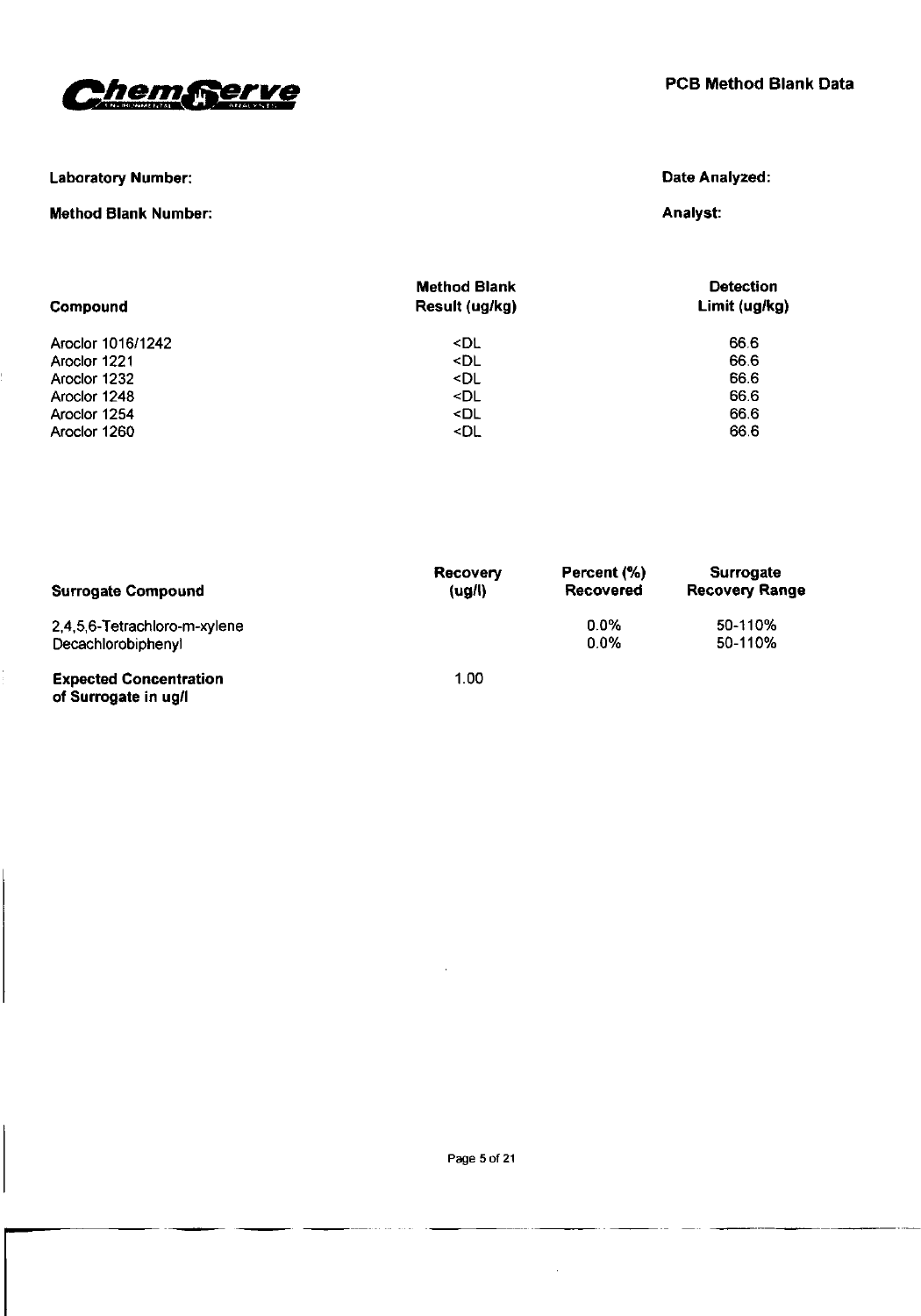

### **Laboratory Number: Date Analyzed: Date Analyzed: Date Analyzed:**

### **Method Blank Number: Analyst:**

| Compound                   | <b>Method Blank</b><br>Result (ug/kg)                                                                  | <b>Detection</b><br>Limit (ug/kg) | Compound                    | <b>Method Blank</b><br>Result (ug/kg) | <b>Detection</b><br>Limit (ug/kg) |
|----------------------------|--------------------------------------------------------------------------------------------------------|-----------------------------------|-----------------------------|---------------------------------------|-----------------------------------|
| 1.2.4-Trichlorobenzene     | <dl< td=""><td>333</td><td>Benzo[B]Fluoranthene</td><td><dl< td=""><td>333</td></dl<></td></dl<>       | 333                               | Benzo[B]Fluoranthene        | <dl< td=""><td>333</td></dl<>         | 333                               |
| 1.2-Dichlorobenzene        | <dl< td=""><td>333</td><td>Benzo[G H I]Pervlene</td><td><dl< td=""><td>333</td></dl<></td></dl<>       | 333                               | Benzo[G H I]Pervlene        | <dl< td=""><td>333</td></dl<>         | 333                               |
| 1.2-Diphenylhydrazine      | <dl< td=""><td>333</td><td>Benzo[K]Fluoranthene</td><td><dl< td=""><td>333</td></dl<></td></dl<>       | 333                               | Benzo[K]Fluoranthene        | <dl< td=""><td>333</td></dl<>         | 333                               |
| 1.3-Dichlorobenzene        | <dl< td=""><td>333</td><td>Benzoic Acid</td><td><dl< td=""><td>333</td></dl<></td></dl<>               | 333                               | Benzoic Acid                | <dl< td=""><td>333</td></dl<>         | 333                               |
| 1.4-Dichlorobenzene        | <dl< td=""><td>333</td><td>Benzyl Alcoho</td><td><dl< td=""><td>333</td></dl<></td></dl<>              | 333                               | Benzyl Alcoho               | <dl< td=""><td>333</td></dl<>         | 333                               |
| 2,4,5-Trichloropheno       | <dl< td=""><td>333</td><td>Bis(2-Chloroethoxy)Methane</td><td><dl< td=""><td>333</td></dl<></td></dl<> | 333                               | Bis(2-Chloroethoxy)Methane  | <dl< td=""><td>333</td></dl<>         | 333                               |
| 2,4,6-Trichloropheno       | <dl< td=""><td>333</td><td>Bis(2-Chloroethyl)Ether</td><td><dl< td=""><td>333</td></dl<></td></dl<>    | 333                               | Bis(2-Chloroethyl)Ether     | <dl< td=""><td>333</td></dl<>         | 333                               |
| 2.4-Dichloropheno          | $<$ DL                                                                                                 | 333                               | Bis(2-Chloroisopropyl)Ether | <dl< td=""><td>333</td></dl<>         | 333                               |
| 2.4-Dimethylpheno          | <dl< td=""><td>333</td><td>Bis(2-Ethylhexyl)Phthalate</td><td><dl< td=""><td>333</td></dl<></td></dl<> | 333                               | Bis(2-Ethylhexyl)Phthalate  | <dl< td=""><td>333</td></dl<>         | 333                               |
| 2.4-Dinitropheno           | $<$ DL                                                                                                 | 333                               | Butylbenzylphthalate        | <dl< td=""><td>333</td></dl<>         | 333                               |
| 2.4-Dinitrotoluene         | <dl< td=""><td>333</td><td>Chrysene</td><td><dl< td=""><td>333</td></dl<></td></dl<>                   | 333                               | Chrysene                    | <dl< td=""><td>333</td></dl<>         | 333                               |
| 2.6-Dinitrotoluene         | <dl< td=""><td>333</td><td>Di-N-Butylphthalate</td><td><dl< td=""><td>333</td></dl<></td></dl<>        | 333                               | Di-N-Butylphthalate         | <dl< td=""><td>333</td></dl<>         | 333                               |
| 2-Chloronaphthalene        | <dl< td=""><td>333</td><td>Di-N-Octylphthalate</td><td><dl< td=""><td>333</td></dl<></td></dl<>        | 333                               | Di-N-Octylphthalate         | <dl< td=""><td>333</td></dl<>         | 333                               |
| 2-Chlorophenol             | <dl< td=""><td>333</td><td>Dibenz[A,H]Anthracene</td><td><dl< td=""><td>333</td></dl<></td></dl<>      | 333                               | Dibenz[A,H]Anthracene       | <dl< td=""><td>333</td></dl<>         | 333                               |
| 2-Methylnaphthalene        | <dl< td=""><td>333</td><td>Dibenzofuran</td><td><dl< td=""><td>333</td></dl<></td></dl<>               | 333                               | Dibenzofuran                | <dl< td=""><td>333</td></dl<>         | 333                               |
| 2-Methylpheno              | <dl< td=""><td>333</td><td>Diethylphthalate</td><td><dl< td=""><td>333</td></dl<></td></dl<>           | 333                               | Diethylphthalate            | <dl< td=""><td>333</td></dl<>         | 333                               |
| 2-Nitroaniline             | <dl< td=""><td>333</td><td>Dimethylphthalate</td><td><dl< td=""><td>333</td></dl<></td></dl<>          | 333                               | Dimethylphthalate           | <dl< td=""><td>333</td></dl<>         | 333                               |
| 2-Nitrophenol              | <dl< td=""><td>333</td><td>Fluoranthene</td><td><dl< td=""><td>333</td></dl<></td></dl<>               | 333                               | Fluoranthene                | <dl< td=""><td>333</td></dl<>         | 333                               |
| 3&4-Methylpheno            | <dl< td=""><td>333</td><td>Fluorene</td><td><dl< td=""><td>333</td></dl<></td></dl<>                   | 333                               | Fluorene                    | <dl< td=""><td>333</td></dl<>         | 333                               |
| 3.3-Dichlorobenzidine      | <dl< td=""><td>333</td><td>Hexachlorobenzene</td><td><dl< td=""><td>333</td></dl<></td></dl<>          | 333                               | Hexachlorobenzene           | <dl< td=""><td>333</td></dl<>         | 333                               |
| 3-Nitroaniline             | <dl< td=""><td>333</td><td>Hexachlorobutadiene</td><td><dl< td=""><td>333</td></dl<></td></dl<>        | 333                               | Hexachlorobutadiene         | <dl< td=""><td>333</td></dl<>         | 333                               |
| 4.6-Dinitro-2-Methylpheno  | <dl< td=""><td>333</td><td>Hexachlorocyclopentadiene</td><td><dl< td=""><td>333</td></dl<></td></dl<>  | 333                               | Hexachlorocyclopentadiene   | <dl< td=""><td>333</td></dl<>         | 333                               |
| 4-Bromophenyl Phenyl Ether | <dl< td=""><td>333</td><td>Hexachloroethane</td><td><dl< td=""><td>333</td></dl<></td></dl<>           | 333                               | Hexachloroethane            | <dl< td=""><td>333</td></dl<>         | 333                               |
| 4-Chloro-3-Methylpheno     | <dl< td=""><td>333</td><td>Indeno[1,2,3-Cd]Pyrene</td><td><dl< td=""><td>333</td></dl<></td></dl<>     | 333                               | Indeno[1,2,3-Cd]Pyrene      | <dl< td=""><td>333</td></dl<>         | 333                               |
| 4-Chloroaniline            | <dl< td=""><td>333</td><td>Isophorone</td><td><dl< td=""><td>333</td></dl<></td></dl<>                 | 333                               | Isophorone                  | <dl< td=""><td>333</td></dl<>         | 333                               |
| 4-Chlorophenyl Phenyl Ethe | <dl< td=""><td>333</td><td>N-Nitroso-Di-N-Propylamine</td><td><dl< td=""><td>333</td></dl<></td></dl<> | 333                               | N-Nitroso-Di-N-Propylamine  | <dl< td=""><td>333</td></dl<>         | 333                               |
| 4-Nitroaniline             | $<$ DL                                                                                                 | 333                               | N-Nitrosodimethylamine      | <dl< td=""><td>333</td></dl<>         | 333                               |
| 4-Nitrophenoi              | $\n  <$ DL                                                                                             | 333                               | N-Nitrosodiphenylamine      | <dl< td=""><td>333</td></dl<>         | 333                               |
| Acenaphthene               | <dl< td=""><td>333</td><td>Naphthalene</td><td><dl< td=""><td>333</td></dl<></td></dl<>                | 333                               | Naphthalene                 | <dl< td=""><td>333</td></dl<>         | 333                               |
| Acenaphthylene             | <dl< td=""><td>333</td><td>Nitrobenzene</td><td><dl< td=""><td>333</td></dl<></td></dl<>               | 333                               | Nitrobenzene                | <dl< td=""><td>333</td></dl<>         | 333                               |
| Aniline                    | <dl< td=""><td>333</td><td>Pentachloropheno</td><td><dl< td=""><td>333</td></dl<></td></dl<>           | 333                               | Pentachloropheno            | <dl< td=""><td>333</td></dl<>         | 333                               |
| Anthracene                 | $<$ DL                                                                                                 | 333                               | Phenanthrene                | <dl< td=""><td>333</td></dl<>         | 333                               |
| Benzo[A]Anthracene         | <dl< td=""><td>333</td><td>Phenol</td><td><dl< td=""><td>333</td></dl<></td></dl<>                     | 333                               | Phenol                      | <dl< td=""><td>333</td></dl<>         | 333                               |
| Benzo[A]Pyrene             | CDL                                                                                                    | 333                               | Pyrene                      | <dl< td=""><td>333</td></dl<>         | 333                               |

| <b>Surrogate Compound</b>                                  | Recovery | Percent (%) | <b>Surrogate</b>      |
|------------------------------------------------------------|----------|-------------|-----------------------|
|                                                            | (ug/l)   | Recovered   | <b>Recovery Range</b> |
| 2-Fluorophenol                                             |          | $0.0\%$     | 15-110%               |
| Phenol-d6                                                  |          | 0.0%        | 15-110%               |
| Nitobenzene-d5                                             |          | 0.0%        | 30-130%               |
| 2-Fluorobipheny                                            |          | 0.0%        | 30-130%               |
| 2.4.6-Tribromophenoi                                       |          | 0.በ%        | 15-110%               |
| Terphenyl-d14                                              |          | $0.0\%$     | 30-130%               |
| <b>Expected Concentration</b><br>of BN Surrogate in ug/l   | 25       |             |                       |
| <b>Expected Concentration</b><br>of acid Surrogate in ug/l | 50       |             |                       |